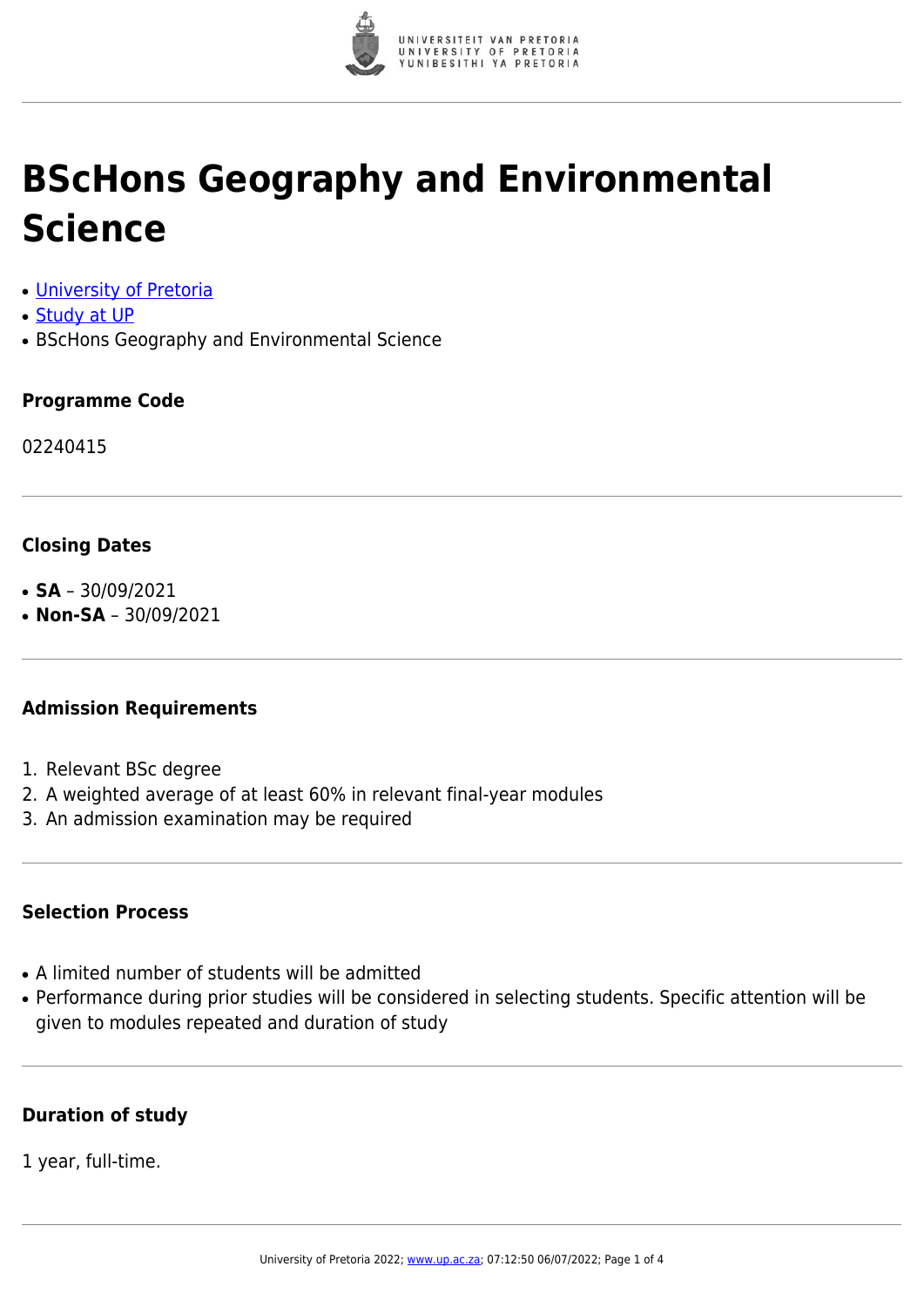

# **Faculty Notes**

The Faculty of Natural and Agricultural Sciences is home to more than 6 500 undergraduate and postgraduate students. The Faculty presents degrees in fields ranging from the proverbial A to Z – from actuaries to zoologists, and consists of 13 departments.

All degree programmes are designed to develop problem-solving individuals who can easily adapt to changing circumstances and take the lead in their chosen fields of specialisation. The qualifications awarded are of world-class and provide access to a multitude of career opportunities for dynamic and creative people. According to the latest Times Higher Education World University Rankings the University has achieved new world rankings in Physical Sciences, a discipline which features strongly in NAS and also maintains excellent positions on the ISI Web of Science (WOS) field rankings in Plant and Animal Sciences, Agricultural Sciences, and Environment and Ecology Sciences.

In the Faculty of Natural and Agricultural Sciences, we strive to continuously improve our high impact research and significantly address the national shortage of PhD graduates that respond to global and local challenges.

# **Enquiries about the programme**

**Name:** Dr NS Haussmann **Tel:** 012 420 4049 **E-Mail:** natalie.haussmann@up.ac.za



**How to apply**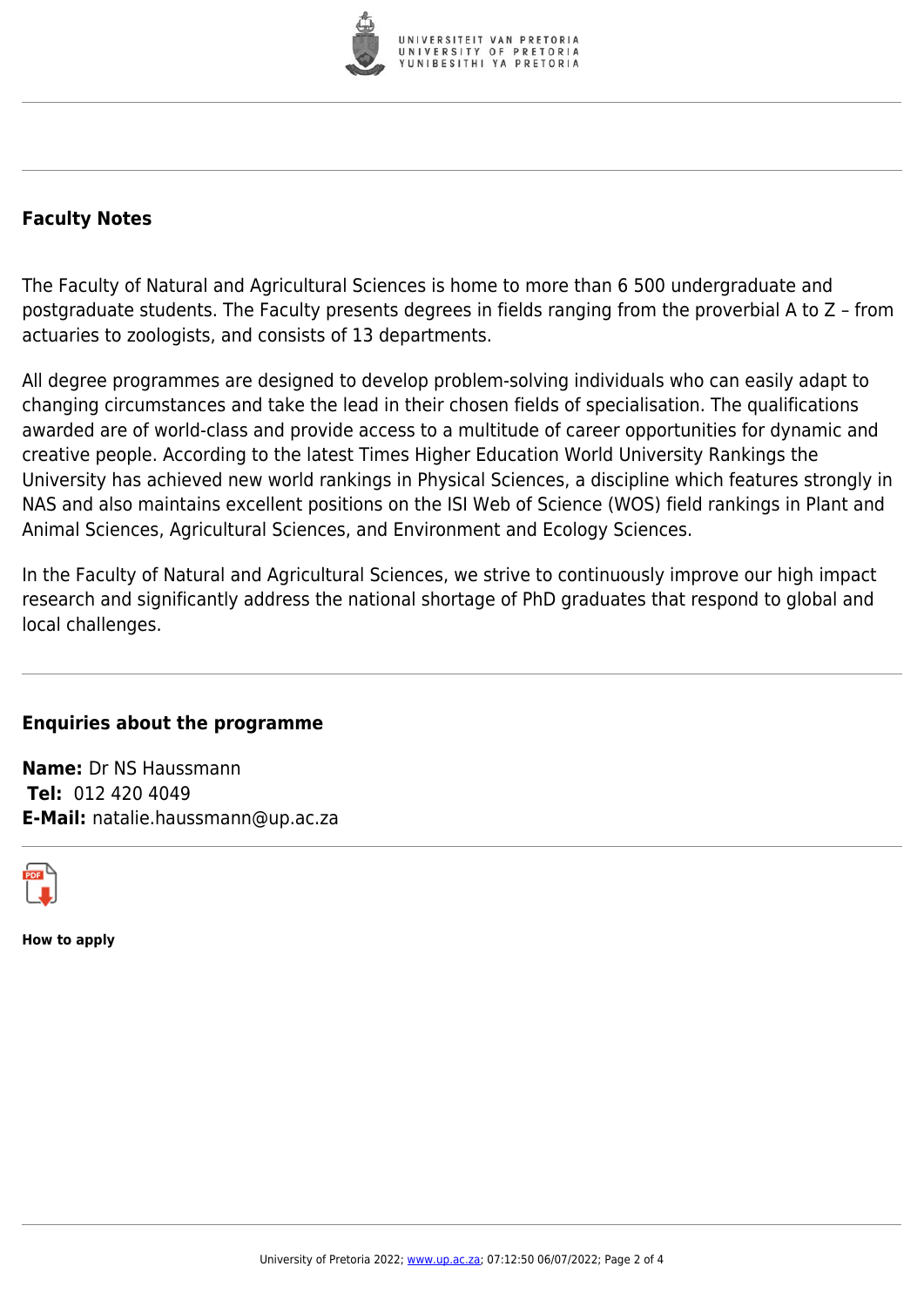



# **Online Application**